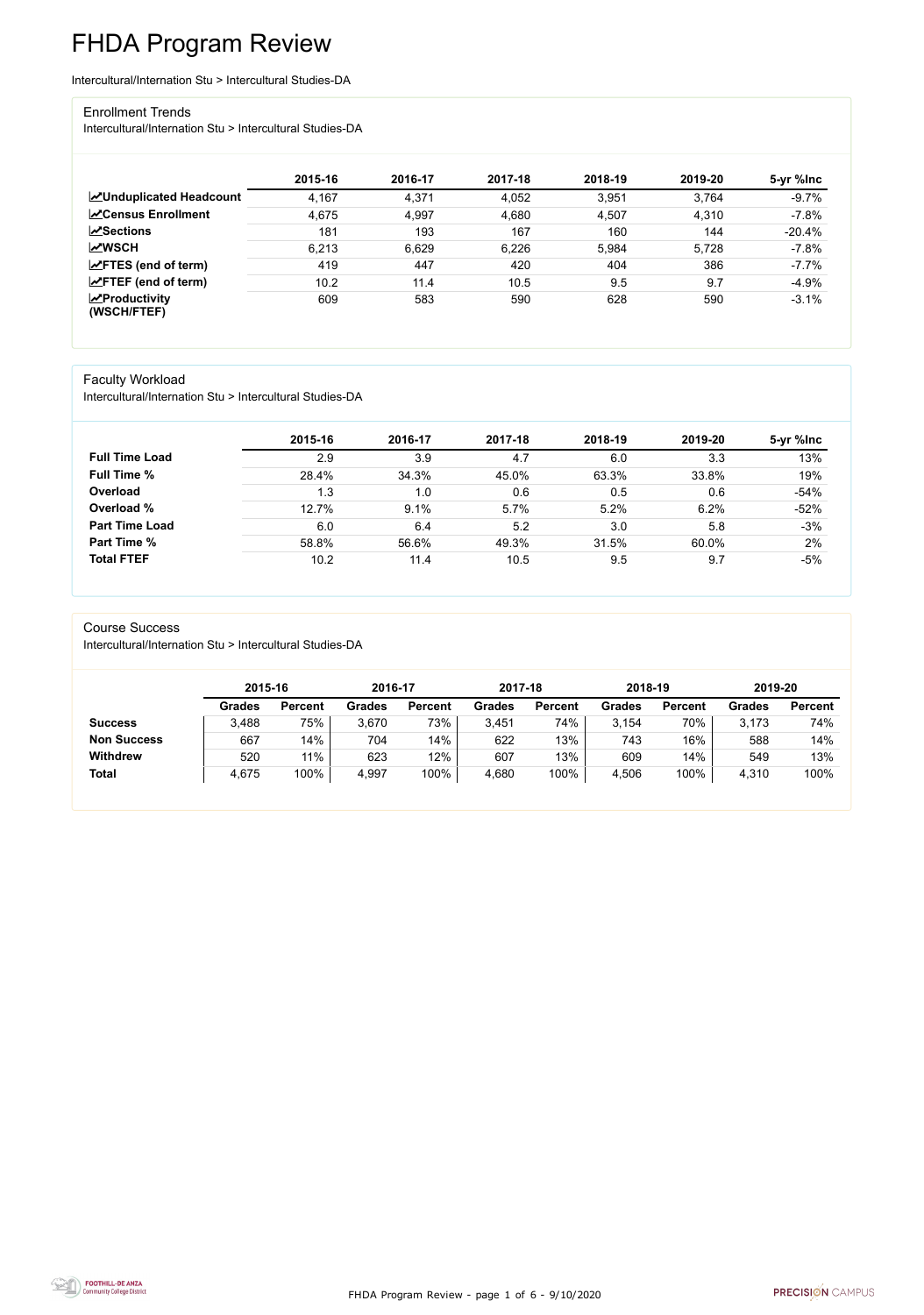FHDA Program Review - page 2 of 6 - 9/10/2020



### Course Success for African American, Latinx, and Filipinx Students

### Course Success for Asian, Native American, Pacific Islander, White, and Decline to State Students

|                    | 2015-16       |                | 2016-17       |                | 2017-18       |                | 2018-19       |                | 2019-20 |                |
|--------------------|---------------|----------------|---------------|----------------|---------------|----------------|---------------|----------------|---------|----------------|
|                    | <b>Grades</b> | <b>Percent</b> | <b>Grades</b> | <b>Percent</b> | <b>Grades</b> | <b>Percent</b> | <b>Grades</b> | <b>Percent</b> | Grades  | <b>Percent</b> |
| <b>Success</b>     | .415          | 67%            | ,659          | 68%            | 1,590         | 67%            | .408          | 65%            | 497, ا  | 69%            |
| <b>Non Success</b> | 397           | 19%            | 438           | 18%            | 418           | 18%            | 436           | 20%            | 366     | 17%            |
| <b>Withdrew</b>    | 305           | 14%            | 347           | 14%            | 362           | 15%            | 333           | 15%            | 319     | 15%            |
| <b>Total</b>       | 2,117         | 100%           | 2,444         | 100%           | 2,370         | 100%           | 2,177         | 100%           | 2,182   | 100%           |

|                    | 2015-16       |                | 2016-17       |                | 2017-18       |                | 2018-19       |                | 2019-20       |                |
|--------------------|---------------|----------------|---------------|----------------|---------------|----------------|---------------|----------------|---------------|----------------|
|                    | <b>Grades</b> | <b>Percent</b> | <b>Grades</b> | <b>Percent</b> | <b>Grades</b> | <b>Percent</b> | <b>Grades</b> | <b>Percent</b> | <b>Grades</b> | <b>Percent</b> |
| <b>Success</b>     | 2,073         | 81%            | 2,011         | 79%            | ,861          | 81%            | ,746          | 75%            | 676. ا        | 79%            |
| <b>Non Success</b> | 270           | 11%            | 266           | 10%            | 204           | 9%             | 307           | 13%            | 222           | 10%            |
| <b>Withdrew</b>    | 215           | 8%             | 276           | $11\%$         | 245           | 11%            | 276           | 12%            | 230           | 11%            |
| <b>Total</b>       | 2,558         | 100%           | 2,553         | 100%           | 2,310         | 100%           | 2,329         | 100%           | 2,128         | 100%           |
|                    |               |                |               |                |               |                |               |                |               |                |

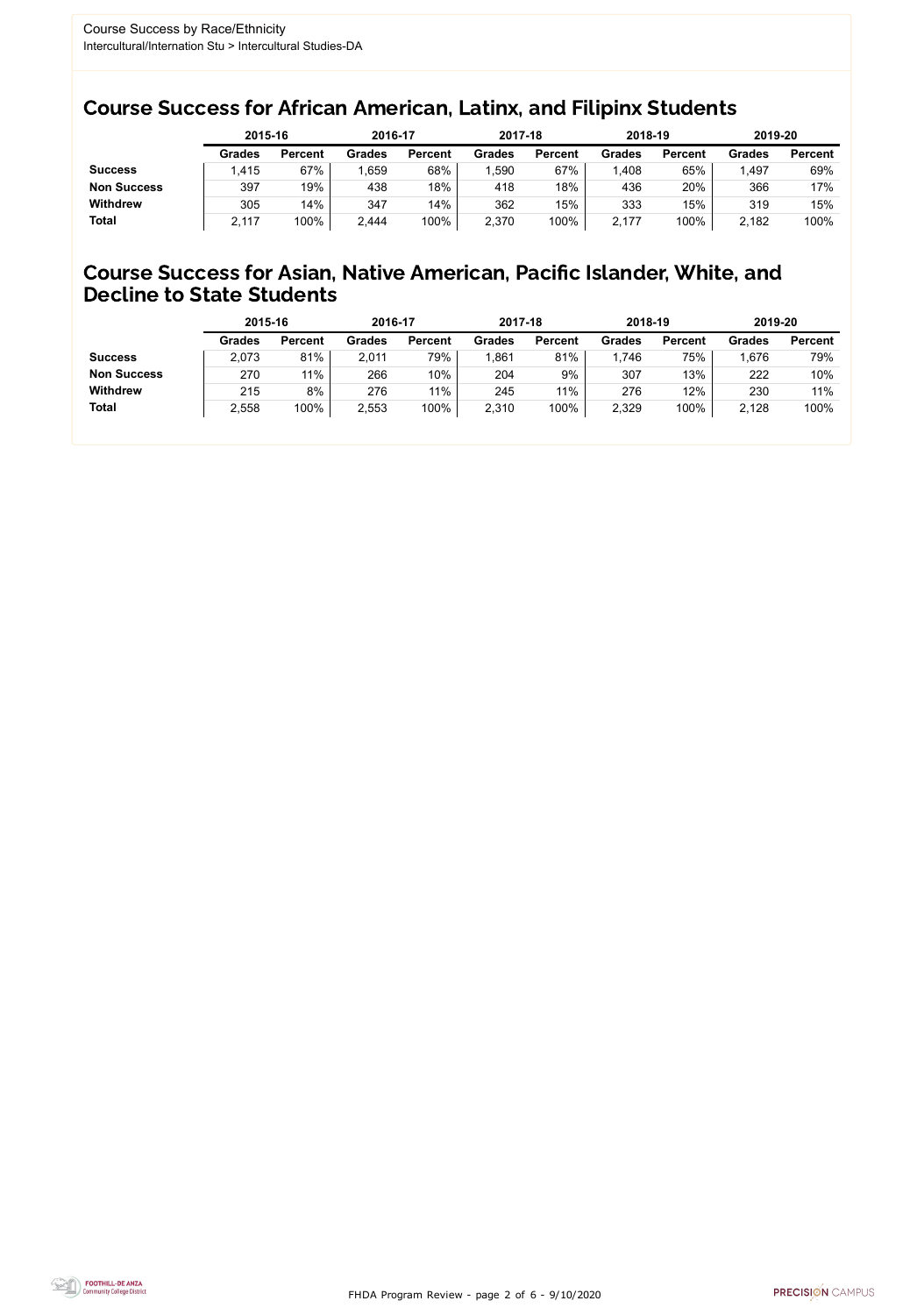FHDA Program Review - page 3 of 6 - 9/10/2020



Some courses may continue to be listed but no longer have data due to renumbering or because the course was not offered in the past five years.



### by Gender

|                     | 2015-16 |                |       | 2016-17        |       | 2017-18        |       | 2018-19        | 2019-20 |                |
|---------------------|---------|----------------|-------|----------------|-------|----------------|-------|----------------|---------|----------------|
|                     | Enr     | <b>Percent</b> | Enr   | <b>Percent</b> | Enr   | <b>Percent</b> | Enr   | <b>Percent</b> | Enr     | <b>Percent</b> |
| <b>Female</b>       | 2,393   | 51%            | 2,604 | 52%            | 2,546 | 54%            | 2,386 | 53%            | 2,266   | 53%            |
| <b>Male</b>         | 2,259   | 48%            | 2,360 | 47%            | 2,110 | 45%            | 2,087 | 46%            | 2,010   | 47%            |
| <b>Non-Binary</b>   |         | 0%             |       | $0\%$          |       | $0\%$          |       | $0\%$          |         | 0%             |
| <b>Not Reported</b> | 23      | 0%             | 33    | $1\%$          | 24    | $1\%$          | 32    | 1%             | 33      | $1\%$          |
| <b>Total</b>        | 4,675   | 100%           | 4,997 | 100%           | 4,680 | 100%           | 4,507 | 100%           | 4,310   | 100%           |

## by Ethnicity

|                         |       | 2015-16        |       | 2016-17        |       | 2017-18        | 2018-19 |                | 2019-20 |                |
|-------------------------|-------|----------------|-------|----------------|-------|----------------|---------|----------------|---------|----------------|
|                         | Enr   | <b>Percent</b> | Enr   | <b>Percent</b> | Enr   | <b>Percent</b> | Enr     | <b>Percent</b> | Enr     | <b>Percent</b> |
| <b>African American</b> | 235   | 5%             | 280   | 6%             | 247   | 5%             | 242     | 5%             | 267     | 6%             |
| <b>Asian</b>            | 1,670 | 36%            | 1,681 | 34%            | 1,563 | 33%            | 1,513   | 34%            | 1,439   | 33%            |
| <b>Filipinx</b>         | 388   | 8%             | 431   | 9%             | 386   | 8%             | 325     | 7%             | 333     | 8%             |
| Latinx                  | 1,494 | 32%            | 1,733 | 35%            | 1,737 | 37%            | 1,610   | 36%            | 1,582   | 37%            |
| <b>Native American</b>  | 23    | $0\%$          | 23    | $0\%$          | 24    | $1\%$          | 22      | $0\%$          | 6       | $0\%$          |
| <b>Pacific Islander</b> | 58    | 1%             | 37    | $1\%$          | 48    | $1\%$          | 48      | 1%             | 48      | 1%             |
| White                   | 726   | 16%            | 746   | 15%            | 616   | 13%            | 687     | 15%            | 558     | 13%            |
| <b>Decline to State</b> | 81    | 2%             | 66    | $1\%$          | 59    | $1\%$          | 60      | $1\%$          | 77      | 2%             |
| <b>Total</b>            | 4,675 | 100%           | 4,997 | 100%           | 4,680 | 100%           | 4,507   | 100%           | 4,310   | 100%           |

## by Age

|              | 2015-16 |                | 2016-17 |                | 2017-18 |                | 2018-19 |                | 2019-20 |                |
|--------------|---------|----------------|---------|----------------|---------|----------------|---------|----------------|---------|----------------|
|              | Enr     | <b>Percent</b> | Enr     | <b>Percent</b> | Enr     | <b>Percent</b> | Enr     | <b>Percent</b> | Enr     | <b>Percent</b> |
| 19 or less   | 942     | 20%            | 1,046   | 21%            | 853     | 18%            | 959     | 21%            | 1,055   | 24%            |
| $20 - 24$    | 2,814   | 60%            | 2,932   | 59%            | 2,811   | 60%            | 2,523   | 56%            | 2,338   | 54%            |
| 25-39        | 780     | 17%            | 890     | 18%            | 884     | 19%            | 890     | 20%            | 791     | 18%            |
| $40 +$       | 139     | 3%             | 129     | 3%             | 132     | 3%             | 135     | 3%             | 126     | 3%             |
| <b>Total</b> | 4,675   | 100%           | 4,997   | 100%           | 4,680   | 100%           | 4,507   | 100%           | 4,310   | 100%           |

### by Education Level

|                           | 2015-16 |                |       | 2016-17        |       | 2017-18        | 2018-19 |                | 2019-20 |                |
|---------------------------|---------|----------------|-------|----------------|-------|----------------|---------|----------------|---------|----------------|
|                           | Enr     | <b>Percent</b> | Enr   | <b>Percent</b> | Enr   | <b>Percent</b> | Enr     | <b>Percent</b> | Enr     | <b>Percent</b> |
| <b>Bachelor or higher</b> | 97      | 2%             | 142   | 3%             | 129   | 3%             | 127     | 3%             | 148     | 3%             |
| <b>Associate</b>          | 67      | $1\%$          | 64    | $1\%$          | 77    | 2%             | 87      | 2%             | 74      | 2%             |
| <b>HS/Equivalent</b>      | 4,254   | 91%            | 4,522 | 90%            | 4,204 | 90%            | 4,051   | 90%            | 3,904   | 91%            |
| <b>All Other</b>          | 257     | 5%             | 269   | 5%             | 270   | 6%             | 242     | 5%             | 184     | 4%             |
| <b>Total</b>              | 4,675   | 100%           | 4,997 | 100%           | 4,680 | 100%           | 4,507   | 100%           | 4,310   | 100%           |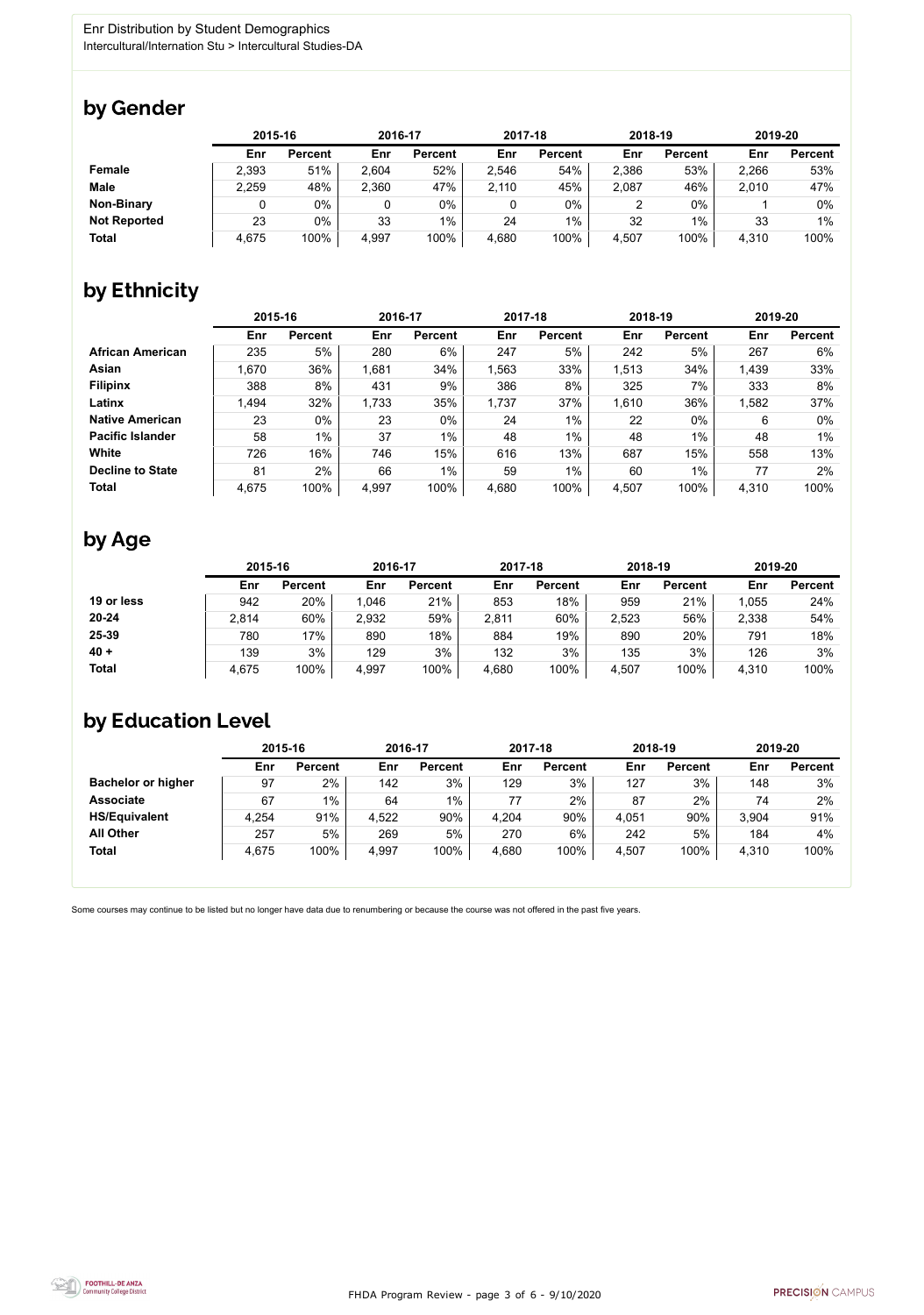FHDA Program Review - page 4 of 6 - 9/10/2020



### Success Rates by Gender Intercultural/Internation Stu > Intercultural Studies-DA

|                     |                |                |                    | 2019-20        |                 |                |               |                |
|---------------------|----------------|----------------|--------------------|----------------|-----------------|----------------|---------------|----------------|
|                     | <b>Success</b> |                | <b>Non Success</b> |                | <b>Withdrew</b> |                | <b>Total</b>  |                |
|                     | <b>Grades</b>  | <b>Percent</b> | <b>Grades</b>      | <b>Percent</b> | <b>Grades</b>   | <b>Percent</b> | <b>Grades</b> | <b>Percent</b> |
| <b>Female</b>       | .690           | 75%            | 299                | 13%            | 277             | 12%            | 2,266         | 100%           |
| <b>Male</b>         | 1,458          | 73%            | 285                | 14%            | 267             | 13%            | 2,010         | 100%           |
| <b>Non-Binary</b>   |                | 100%           |                    | $0\%$          | 0               | $0\%$          |               | 100%           |
| <b>Not Reported</b> | 24             | 73%            | 4                  | 12%            | 5               | 15%            | 33            | 100%           |
| All                 | 3,173          | 74%            | 588                | 14%            | 549             | 13%            | 4,310         | 100%           |

|                     |               | 2018-19                              |               |                |               |                 |               |                |  |  |  |  |  |
|---------------------|---------------|--------------------------------------|---------------|----------------|---------------|-----------------|---------------|----------------|--|--|--|--|--|
|                     |               | <b>Non Success</b><br><b>Success</b> |               |                |               | <b>Withdrew</b> | <b>Total</b>  |                |  |  |  |  |  |
|                     | <b>Grades</b> | <b>Percent</b>                       | <b>Grades</b> | <b>Percent</b> | <b>Grades</b> | <b>Percent</b>  | <b>Grades</b> | <b>Percent</b> |  |  |  |  |  |
| Female              | 1,670         | 70%                                  | 400           | 17%            | 316           | 13%             | 2,386         | 100%           |  |  |  |  |  |
| <b>Male</b>         | 1,459         | 70%                                  | 338           | 16%            | 290           | 14%             | 2,087         | 100%           |  |  |  |  |  |
| <b>Non-Binary</b>   | າ             | 100%                                 |               | $0\%$          | υ             | $0\%$           | າ<br>∠        | 100%           |  |  |  |  |  |
| <b>Not Reported</b> | 23            | 74%                                  | 5             | 16%            | 3             | 10%             | 31            | 100%           |  |  |  |  |  |
| All                 | 3,154         | 70%                                  | 743           | 16%            | 609           | 14%             | 4,506         | 100%           |  |  |  |  |  |

|                     |               | 2017-18                                                 |               |                |               |                |               |                |  |  |  |  |  |
|---------------------|---------------|---------------------------------------------------------|---------------|----------------|---------------|----------------|---------------|----------------|--|--|--|--|--|
|                     |               | <b>Withdrew</b><br><b>Non Success</b><br><b>Success</b> |               |                |               |                |               |                |  |  |  |  |  |
|                     | <b>Grades</b> | <b>Percent</b>                                          | <b>Grades</b> | <b>Percent</b> | <b>Grades</b> | <b>Percent</b> | <b>Grades</b> | <b>Percent</b> |  |  |  |  |  |
| <b>Female</b>       | 1,906         | 75%                                                     | 325           | 13%            | 315           | 12%            | 2,546         | 100%           |  |  |  |  |  |
| <b>Male</b>         | ,526          | 72%                                                     | 295           | 14%            | 289           | 14%            | 2,110         | 100%           |  |  |  |  |  |
| <b>Non-Binary</b>   | 0             | N/A                                                     |               | N/A            | 0             | N/A            | 0             | 100%           |  |  |  |  |  |
| <b>Not Reported</b> | 19            | 79%                                                     | 2             | 8%             | 3             | 13%            | 24            | 100%           |  |  |  |  |  |
| All                 | 3,451         | 74%                                                     | 622           | 13%            | 607           | 13%            | 4,680         | 100%           |  |  |  |  |  |

|                     |               | 2016-17                              |               |                |                 |                |               |                |  |  |
|---------------------|---------------|--------------------------------------|---------------|----------------|-----------------|----------------|---------------|----------------|--|--|
|                     |               | <b>Non Success</b><br><b>Success</b> |               |                | <b>Withdrew</b> |                | <b>Total</b>  |                |  |  |
|                     | <b>Grades</b> | <b>Percent</b>                       | <b>Grades</b> | <b>Percent</b> | <b>Grades</b>   | <b>Percent</b> | <b>Grades</b> | <b>Percent</b> |  |  |
| <b>Female</b>       | 1,955         | 75%                                  | 342           | 13%            | 307             | 12%            | 2,604         | 100%           |  |  |
| <b>Male</b>         | 1,687         | 71%                                  | 358           | 15%            | 315             | 13%            | 2,360         | 100%           |  |  |
| <b>Non-Binary</b>   | 0             | N/A                                  | 0             | N/A            | 0               | N/A            | 0             | 100%           |  |  |
| <b>Not Reported</b> | 28            | 85%                                  | 4             | 12%            |                 | 3%             | 33            | 100%           |  |  |
| All                 | 3,670         | 73%                                  | 704           | 14%            | 623             | 12%            | 4,997         | 100%           |  |  |

|                     |                                      |                |               | 2015-16        |                 |                |               |                |
|---------------------|--------------------------------------|----------------|---------------|----------------|-----------------|----------------|---------------|----------------|
|                     | <b>Non Success</b><br><b>Success</b> |                |               |                | <b>Withdrew</b> |                | <b>Total</b>  |                |
|                     | <b>Grades</b>                        | <b>Percent</b> | <b>Grades</b> | <b>Percent</b> | <b>Grades</b>   | <b>Percent</b> | <b>Grades</b> | <b>Percent</b> |
| Female              | 1,826                                | 76%            | 314           | 13%            | 253             | 11%            | 2,393         | 100%           |
| <b>Male</b>         | 1,644                                | 73%            | 353           | 16%            | 262             | 12%            | 2,259         | 100%           |
| <b>Non-Binary</b>   |                                      | N/A            | 0             | N/A            |                 | N/A            | 0             | 100%           |
| <b>Not Reported</b> | 18                                   | 78%            | 0             | 0%             | 5               | 22%            | 23            | 100%           |
| All                 | 3,488                                | 75%            | 667           | 14%            | 520             | 11%            | 4,675         | 100%           |

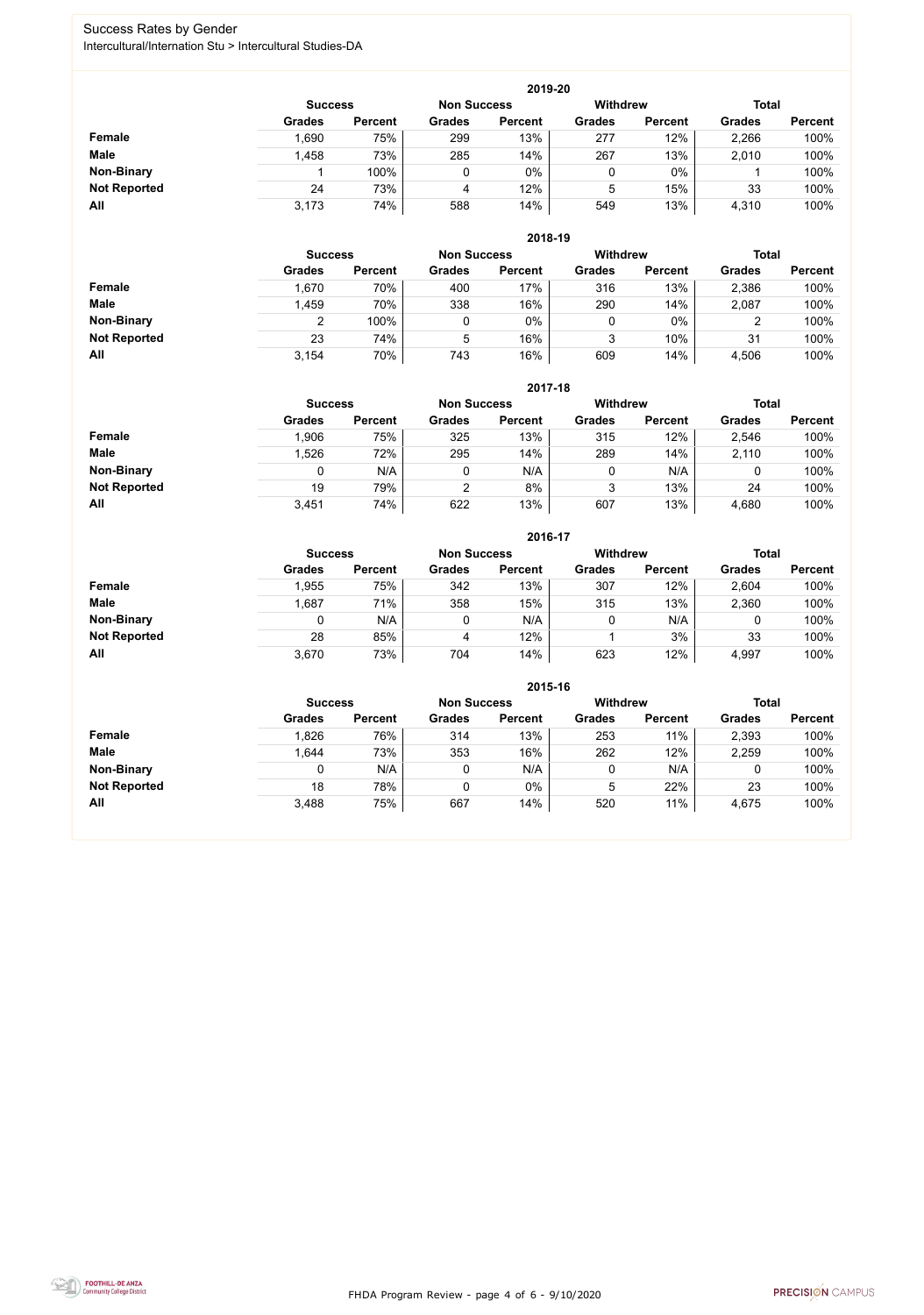FHDA Program Review - page 5 of 6 - 9/10/2020



### Success Rates by Age Intercultural/Internation Stu > Intercultural Studies-DA

|            | 2019-20        |                |                    |                |                 |                |               |                |  |
|------------|----------------|----------------|--------------------|----------------|-----------------|----------------|---------------|----------------|--|
|            | <b>Success</b> |                | <b>Non Success</b> |                | <b>Withdrew</b> |                | <b>Total</b>  |                |  |
|            | <b>Grades</b>  | <b>Percent</b> | <b>Grades</b>      | <b>Percent</b> | <b>Grades</b>   | <b>Percent</b> | <b>Grades</b> | <b>Percent</b> |  |
| 19 or less | 829            | 79%            | 129                | 12%            | 97              | 9%             | .055          | 100%           |  |
| $20 - 24$  | 1,711          | 73%            | 331                | 14%            | 296             | 13%            | 2,338         | 100%           |  |
| 25-39      | 536            | 68%            | 116                | 15%            | 139             | 18%            | 791           | 100%           |  |
| $40 +$     | 97             | 77%            | 12                 | 10%            | 17              | 13%            | 126           | 100%           |  |
| All        | 3,173          | 74%            | 588                | 14%            | 549             | 13%            | 4,310         | 100%           |  |

|            |                |                    |               | 2018-19         |               |                |               |                |
|------------|----------------|--------------------|---------------|-----------------|---------------|----------------|---------------|----------------|
|            | <b>Success</b> | <b>Non Success</b> |               | <b>Withdrew</b> |               | <b>Total</b>   |               |                |
|            | <b>Grades</b>  | <b>Percent</b>     | <b>Grades</b> | <b>Percent</b>  | <b>Grades</b> | <b>Percent</b> | <b>Grades</b> | <b>Percent</b> |
| 19 or less | 734            | 77%                | 147           | 15%             | 78            | 8%             | 959           | 100%           |
| $20 - 24$  | 1,742          | 69%                | 413           | 16%             | 368           | 15%            | 2,523         | 100%           |
| 25-39      | 582            | 65%                | 166           | 19%             | 141           | 16%            | 889           | 100%           |
| $40 +$     | 96             | 71%                | 17            | 13%             | 22            | 16%            | 135           | 100%           |
| All        | 3,154          | 70%                | 743           | 16%             | 609           | 14%            | 4,506         | 100%           |

|            | 2017-18                              |                |               |                |                 |                |               |                |
|------------|--------------------------------------|----------------|---------------|----------------|-----------------|----------------|---------------|----------------|
|            | <b>Non Success</b><br><b>Success</b> |                |               |                | <b>Withdrew</b> |                | <b>Total</b>  |                |
|            | <b>Grades</b>                        | <b>Percent</b> | <b>Grades</b> | <b>Percent</b> | <b>Grades</b>   | <b>Percent</b> | <b>Grades</b> | <b>Percent</b> |
| 19 or less | 652                                  | 76%            | 124           | 15%            |                 | 9%             | 853           | 100%           |
| $20 - 24$  | 2,079                                | 74%            | 359           | 13%            | 373             | 13%            | 2,811         | 100%           |
| 25-39      | 614                                  | 69%            | 128           | 14%            | 142             | 16%            | 884           | 100%           |
| $40 +$     | 106                                  | 80%            | 11            | 8%             | 15              | 11%            | 132           | 100%           |
| All        | 3,451                                | 74%            | 622           | 13%            | 607             | 13%            | 4,680         | 100%           |

|            |                                      |                |               | 2016-17        |                 |                |               |                |
|------------|--------------------------------------|----------------|---------------|----------------|-----------------|----------------|---------------|----------------|
|            | <b>Non Success</b><br><b>Success</b> |                |               |                | <b>Withdrew</b> |                | <b>Total</b>  |                |
|            | <b>Grades</b>                        | <b>Percent</b> | <b>Grades</b> | <b>Percent</b> | <b>Grades</b>   | <b>Percent</b> | <b>Grades</b> | <b>Percent</b> |
| 19 or less | 794                                  | 76%            | 161           | 15%            | 91              | 9%             | 1,046         | 100%           |
| $20 - 24$  | 2,152                                | 73%            | 399           | 14%            | 381             | 13%            | 2,932         | 100%           |
| 25-39      | 628                                  | 71%            | 123           | 14%            | 139             | 16%            | 890           | 100%           |
| $40 +$     | 96                                   | 74%            | 21            | 16%            | 12              | 9%             | 129           | 100%           |
| All        | 3,670                                | 73%            | 704           | 14%            | 623             | 12%            | 4,997         | 100%           |

|            |                |                    |               | 2015-16         |               |                |               |                |
|------------|----------------|--------------------|---------------|-----------------|---------------|----------------|---------------|----------------|
|            | <b>Success</b> | <b>Non Success</b> |               | <b>Withdrew</b> |               | <b>Total</b>   |               |                |
|            | <b>Grades</b>  | <b>Percent</b>     | <b>Grades</b> | <b>Percent</b>  | <b>Grades</b> | <b>Percent</b> | <b>Grades</b> | <b>Percent</b> |
| 19 or less | 738            | 78%                | 124           | 13%             | 80            | 8%             | 942           | 100%           |
| $20 - 24$  | 2,069          | 74%                | 419           | 15%             | 326           | 12%            | 2,814         | 100%           |
| 25-39      | 567            | 73%                | 110           | 14%             | 103           | 13%            | 780           | 100%           |
| $40 +$     | 114            | 82%                | 14            | 10%             | 11            | 8%             | 139           | 100%           |
| All        | 3,488          | 75%                | 667           | 14%             | 520           | 11%            | 4,675         | 100%           |